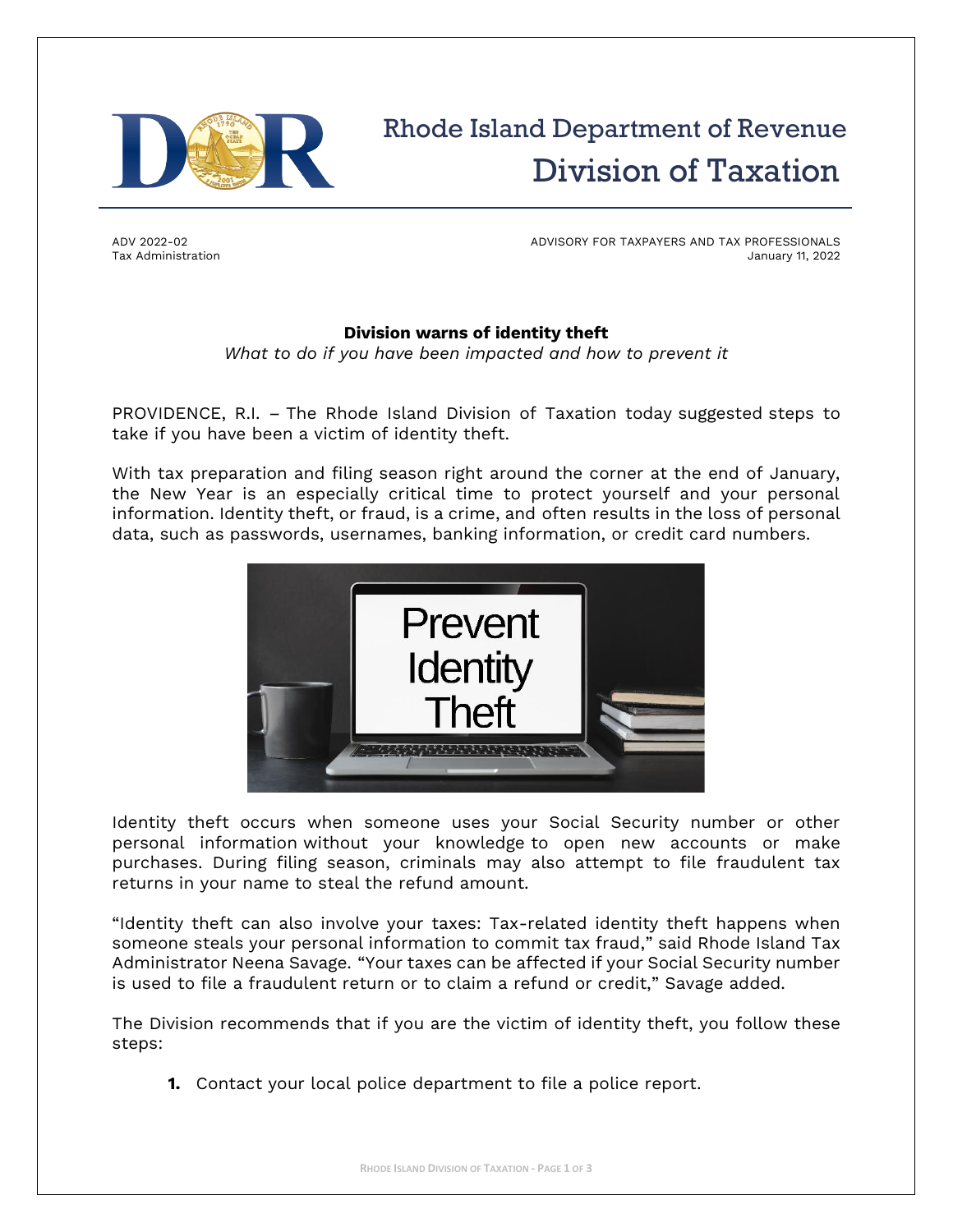**2.** Fill out the Internal Revenue Service's "Identity Theft Affidavit" (Form 14039), available at: <https://www.irs.gov/pub/irs-pdf/f14039.pdf> (see preview below).



**3.** Let the Division of Taxation know, in writing, that you are a victim of identity theft, and attach a copy of the completed federal Form 14039 mentioned above. Send the letter to:

> Rhode Island Division of Taxation Personal Income Tax – Identity Theft One Capitol Hill Providence, RI 02908

- **4.** See the Rhode Island State Police's "Identity Theft, Fraud & Scams" webpage for tips and guidance: [https://risp.ri.gov/safety/internet/fraud.php.](https://risp.ri.gov/safety/internet/fraud.php)
- **5.** See the Federal Trade Commission's "IdentityTheft.gov" website: <https://www.identitytheft.gov/>

Prevention is key in protecting yourself from identity theft. Start by keeping your digital information safe. To help prevent criminals from accessing sensitive data, the Division recommends the following measures:

- Use security and anti-virus software on computers, tablets, and mobile phones, and
	- Set software for automatic updates to keep systems secure.
	- Make sure anti-virus software for computers has a feature to stop malware, and there is a firewall enabled that can prevent intrusions.
	- Remember to protect the devices of all family members, especially teens and young children.
- Use strong passwords and multi-factor authentication to protect all online accounts, especially tax products, cloud software providers, email providers, and social media.
- Back up sensitive files to secure external sources, such as an external hard drive or cloud storage.
- Take extra care with your online activities.
	- Shop at sites where the web address begins with "https" the "s" is for secure communications over the computer network. Also, look for the "padlock" icon in the browser window.